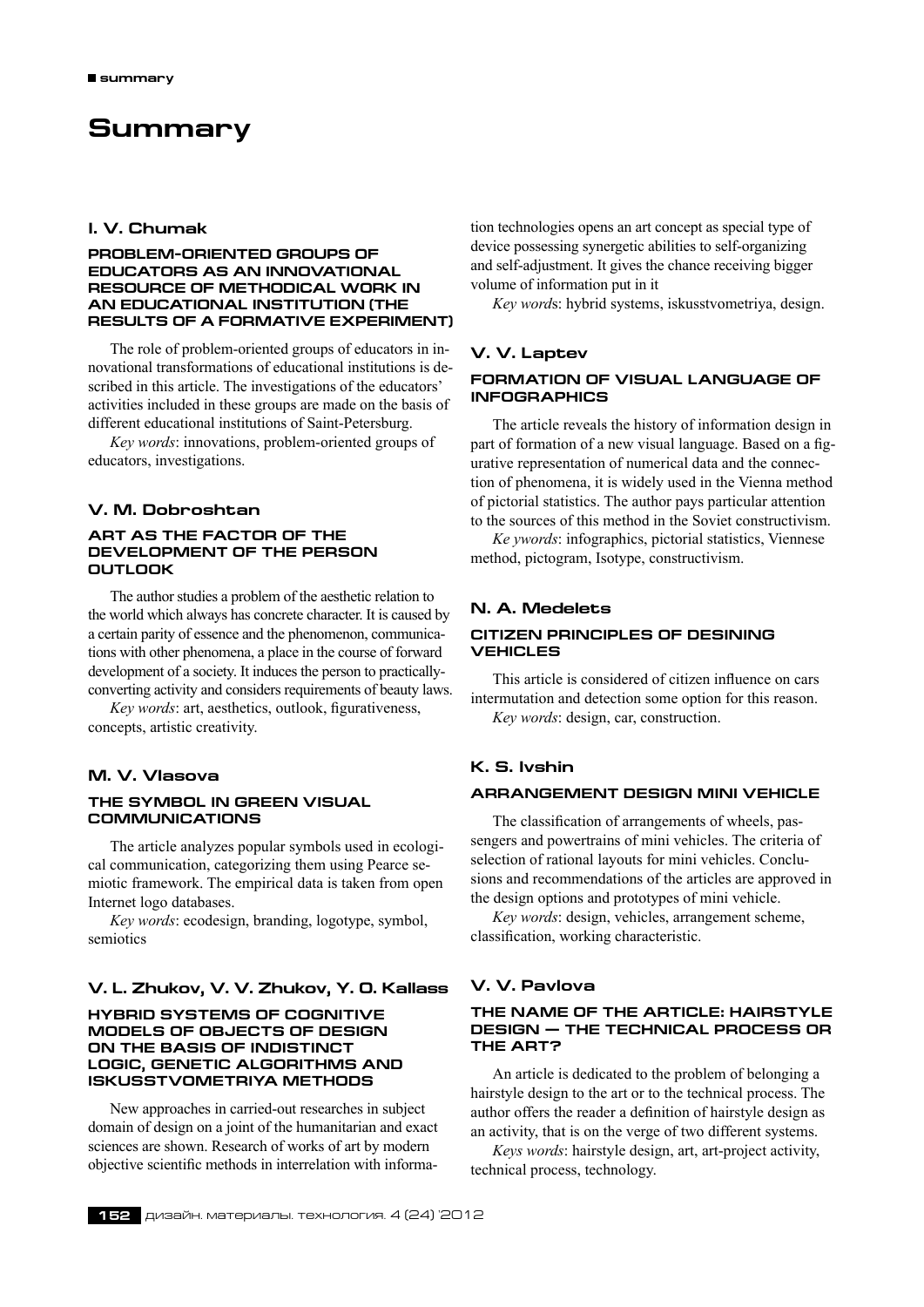### **A. A. Merzljakova, M. M. Chernyh**

### **AESTHETIC PROPERTIES OF THE THIN-FILM VACUUM COVERING OF POLYCRYSTALLINE GLASS THE GLASS POWDER**

Research of brightness, saturation of colour and shine of the thin-film vacuum covering received by a dusting of a powder of glass on polycrystalline glass is executed. Comparison of aesthetic properties of a covering with properties of other coverings and materials is spent.

*Key words*: a vacuum dusting, colour, shine, brightness, a saturation.

### **T. N. Fedyaeva, S. G. Petrova**

### **The results of the investigation materials as a enamels -basis for a painted enamel**

This thesis analyze a research results with glassforming materials, which used as a enamels-basis for picturesque enamels. Tests that investigate these structures applied for making are described.

*Key words:* picturesque enamels, a enamels — basis for a painted enamel, a oxide composition, physicochemical properties, thermal ability.

# **N. N. Pilikina**

#### **Art specifics of the architectural environment and domestic forms of products from wood**

Existence of objects of the subject world is closely connected among themselves and intertwine with each other. In article it is shown that the subject or a subject complex is formed on the basis of functionality and again arising requirements. The style basis in system can be considered an architecture-subject-interior as unity of integrity.

*Key words*: the subject world, products from a tree, furniture, interior details, room type, style.

# **A. A. Lukken**

### **Increase of light resistance of antoсian dyes in wood dyeing**

Results of action of protective and decorative impregnation for wood on the basis of antocians dyesare presented. The role of painting effect of antocians dyes for wood of deciduous diffused vesselsbreeds is discussed at decorative processing of furniture and architectural details. Examinees samples are investigated on light resistance on the device of Ksenotest of Q-SUN B02. Microscopic researches on dye distribution on a surface of wood are carried out. Antiseptic properties for wood of antocians dyes are tested. Samples are investigated on receiving graduation on a wood surface.

*Key words*: wood dyeing, vegetative extracts, antocians dyes.

#### **M. M. Chernykh, E. V. Kargashina**

### **QUALIMETRIC ASSESSMENT OF WOOD DECORATIVENESS**

Principles of wood decorativeness assessment were considered. There were factors of, which is define the perception of wood aesthetic properties, and degree of theirs influents to the decorativeness assessment researched.

*Key words*: wood, decorativeness, qualimetric assessment, texture, color.

### **Ye. V. Klautsan, M. I. Zemtsov**

#### **Finishing of embossed ETCHING ON METAL DECORATIVE APPLIquÉs**

Design of book bindings could imply their decoration with metal embossed appliqués. When appliqués are made with etched image, it is very important for the surface to be finished perfectly, which makes the work look complete and considerably improves its artistic merits.

*Key words***:** metal appliqués, embossing, etching, finishing, patina, 'leather effect'.

#### **M. S. Schirokovskaya**

### **SERIALITY AS THE WAY OF RECONSIDERATION OF CREATIVE EXPERIENCE (ON THE EXAMPLE NAP AND GLADKOTKANYKH OF «ABMMF» CARPETS)**

Investigating nap and gladkotkany carpets the author reveals the main subject of textile series. Article narrates about searches of the new creative directions of manual weaving within the association «ABMMF». On an example of works of designers of Claesson Koivisto Rune studio the main subject of ornaments and composite schemes of modern Swedish carpets is shown, influence of digital technologies on development of textile design is noted.

*Key words*: textiles art, carpet, ролакан, series, manual weaving, Sweden, craft, design.

### **V. V. Pavlova**

#### **The color symbolics and the special features of the color work in hairstyle design**

An article is dedicated to the actual problems of the color composition creation in hairstyle design. The author analyses the historical stages of the color's psychological perception that depends on color's ability to influence the person. The article contains recommendations about the color decision of hairstyle designers art-project works and gives representation of the special features of the demonstration hairstyles color composition creations.

*Keys words*: color, shape, color composition, hairstyle design, colors perception, art-project activity, the color symbolic, color influence.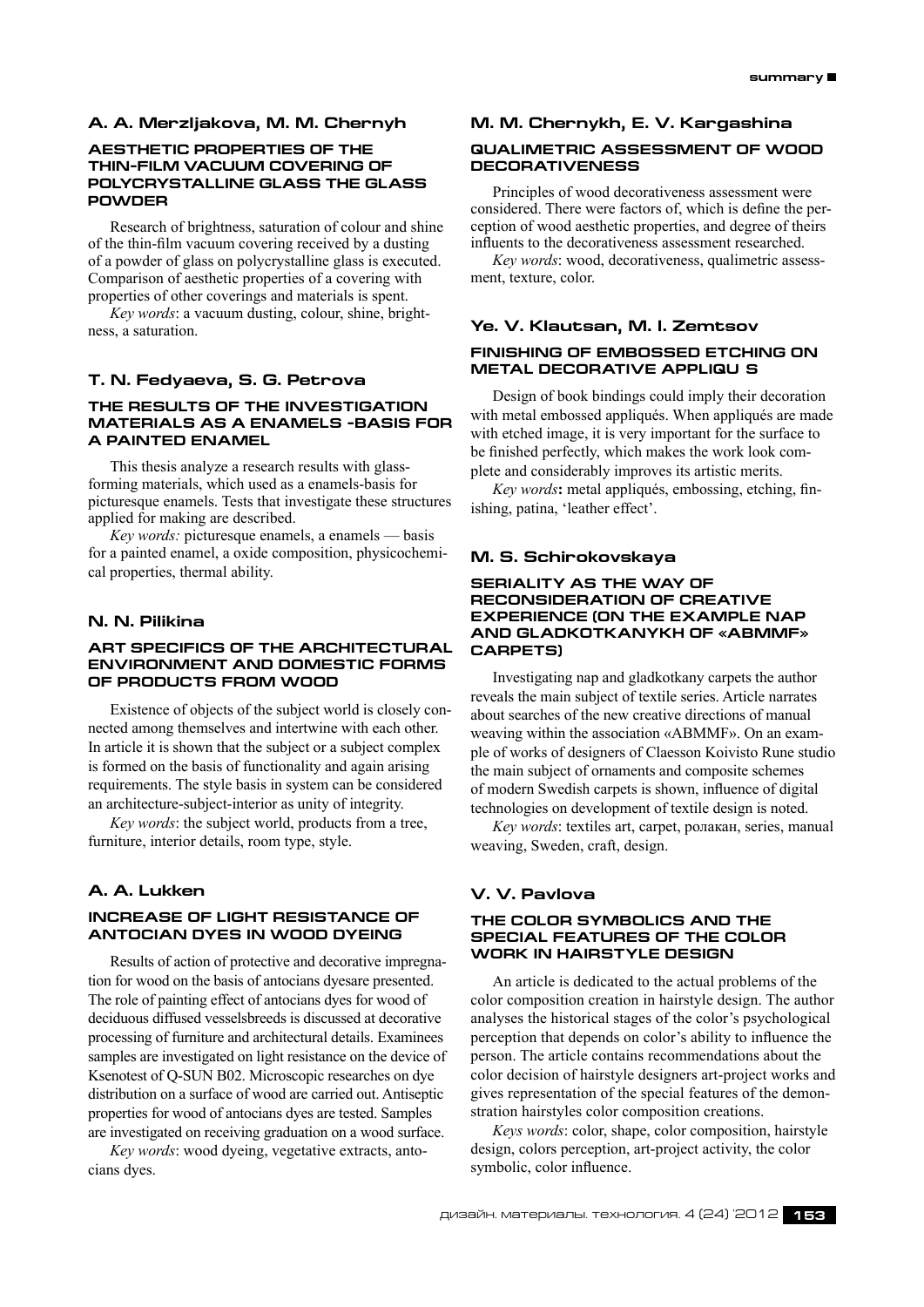### **N. N. Pilikina**

### **The Aesthetics of Wooden Crafts Object World as a Compromise Between Utility and Beauty**

Any notion does not exist per cue, but in a system of notions and images. Thus the aesthetic impression of object environment is created by the interaction of the following factors: the ease of the correlation, appearance perception, and the position in space. In the given article the notion of the furniture-interior complex of woodcraft items is introduced and considered.

*Key words:* object world, Utility and Beauty, object, item, item complex, aesthetic, object functioning.

### **V. P. Zakharov**

### **THE TECHNOLOGY IN DEFECTS OF CONSTRUCTION DESIGN IN HOUSING MANAGEMENT OF IMMOVABLE ESTATES**

The specialties of the elimination technologies in defects of construction design in housing management of immovable estates are considered in this article.

*Key words*: safety, defects, housing immovable estates, design, material, defect, technology, management.

### **O. A. Vashchuk**

### **Concert posters by J. M ller-Brockmann (from the history of the Swiss school of graphic design)**

The article examines works by the outstanding Swiss graphic designer, one of the founders of the International Style of Typography — Josef Muller-Brockmann (1914– 1996). The author focuses on the artistic and communicative features of the posters created in 1950–1970‑s for the Concert Hall and the Opera House in Zurich, as well as the music festival «Musica Viva». Connections between graphic design principles of Muller-Brockmann, theory of minimal music, concrete art, and modernism as a whole are discussed.

*Key words*: graphic design, international style of typography, J. Müller-Brockmann, poster, the Swiss school of graphic design, concrete art.

### **A. B. Parygin**

### **The first steps of Artistic Serigraphy in Canada**

In chronological order questions of the origin and development of Art Serigraph in the fine art of Canada is considered. Information on the most important Canadian artists 1920–1960's is provided (Group of Seven and others) who worked in this technique. Particular attention is paid to the pioneers of screen printing.

*Key words*: screen printing, the Canadian art of the twentieth century, landscape, serigraphy, printmaking, graphic arts, types of graphics, printing techniques.

### **J. I. Karpova**

### **Natural energy of digital technologies (about creativity of Japanese designers of the 1990– 2000th)**

This statue dedicated the search for balance between aesthetic of computer technologies and human, natural source in creation of modern Japanese designers. In this regard, consider the most interesting concept of the poster design as an example of Japanese masters.

*Key words*: computer technologies, graphic design, balance, energy of natur, typographika.

# **V. I. Pimenov, V. V. Semenova, I. V. Pimenov, A. V. Mikheeva**

### **Improvement of a technique of gloves designing on the basis of the intellectual data analysis**

The procedure of application of statistical methods of the intellectual data analysis with the knowledge acquisition purpose is given at design of the products considering specific features of the consumer: finding of significant interrelations, creation of cluster structure, development of morphological typology and correction of standard sizes.

*Key words*: data analysis, multivariate methods, typology, dimensional assortment, clustering.

# **E. G. Gusakova, I. V. Tsapko, S. G. Tsapko The algorithm for creating threedimensional scene in 3DS MAX based on two-dimensional picture**

Considered a method to automatically create a threedimensional scene based on a two-dimensional image after pre-processing by converting to grayscale, histogram normalization and segmentation by Canny

*Key words*: segmentation of images, three-dimensional scene, image processing, animation, three-dimensional modeling.

### **V. V. Sigacheva**

### **Defect analysis in textile products with wavelet 2D transform**

The analysis of defects in textile products as twodimensional images using wavelet transform. Statistical analysis indicated that the analyzed defects are the most